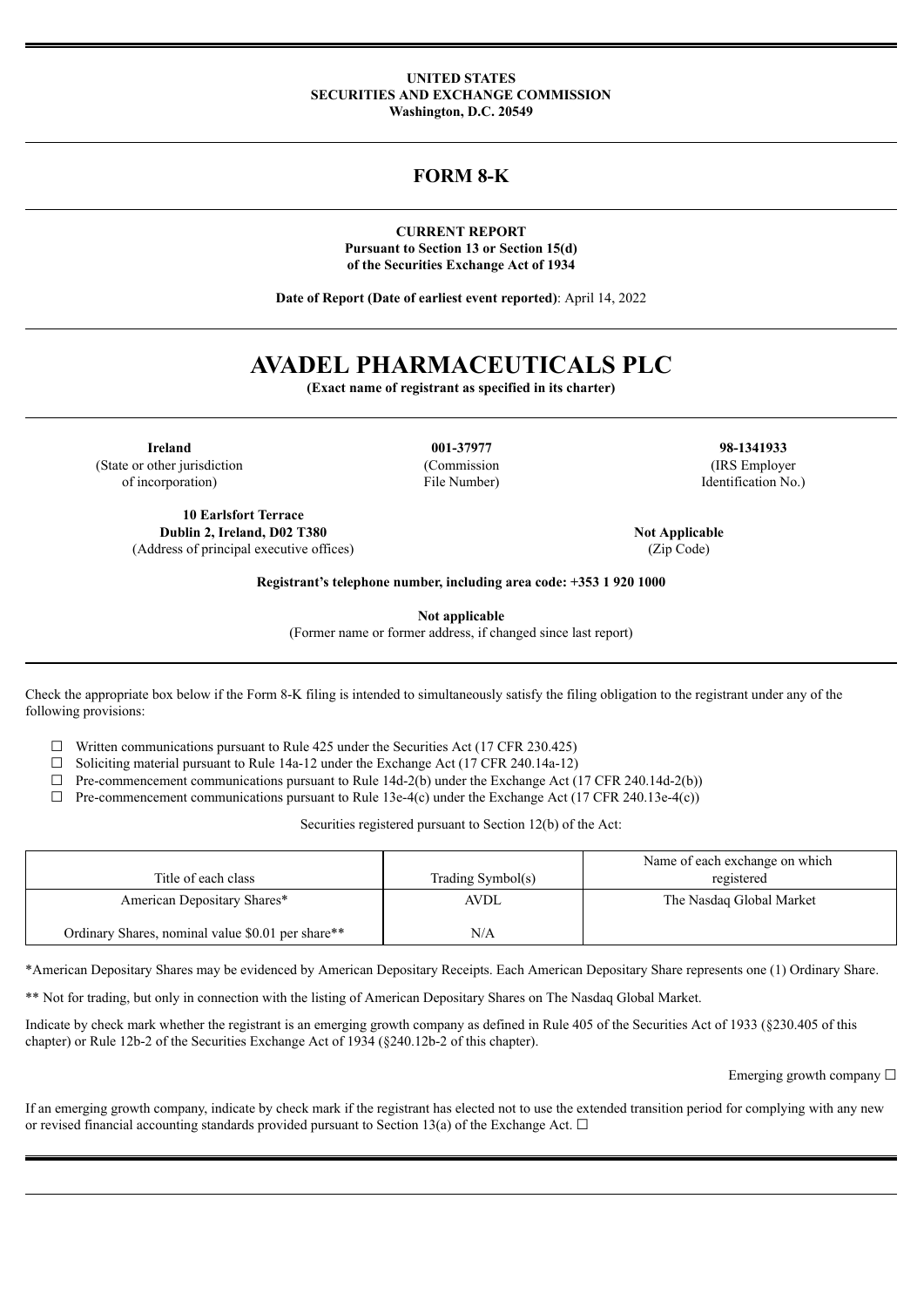#### **Item 8.01 Other Events.**

On April 14, 2022, Avadel Pharmaceuticals plc and its subsidiary, Avadel CNS Pharmaceuticals LLC (together, the "Company") filed a complaint against Jazz Pharmaceuticals, Inc. and Jazz Pharmaceuticals Ireland Limited (collectively, "Jazz") in the United States District Court for the District of Delaware. The complaint alleged that Jazz misappropriated the Company's trade secrets and breached confidential disclosure agreements between the two parties. The complaint also seeks correction of inventorship of certain patents for which Jazz claims ownership.